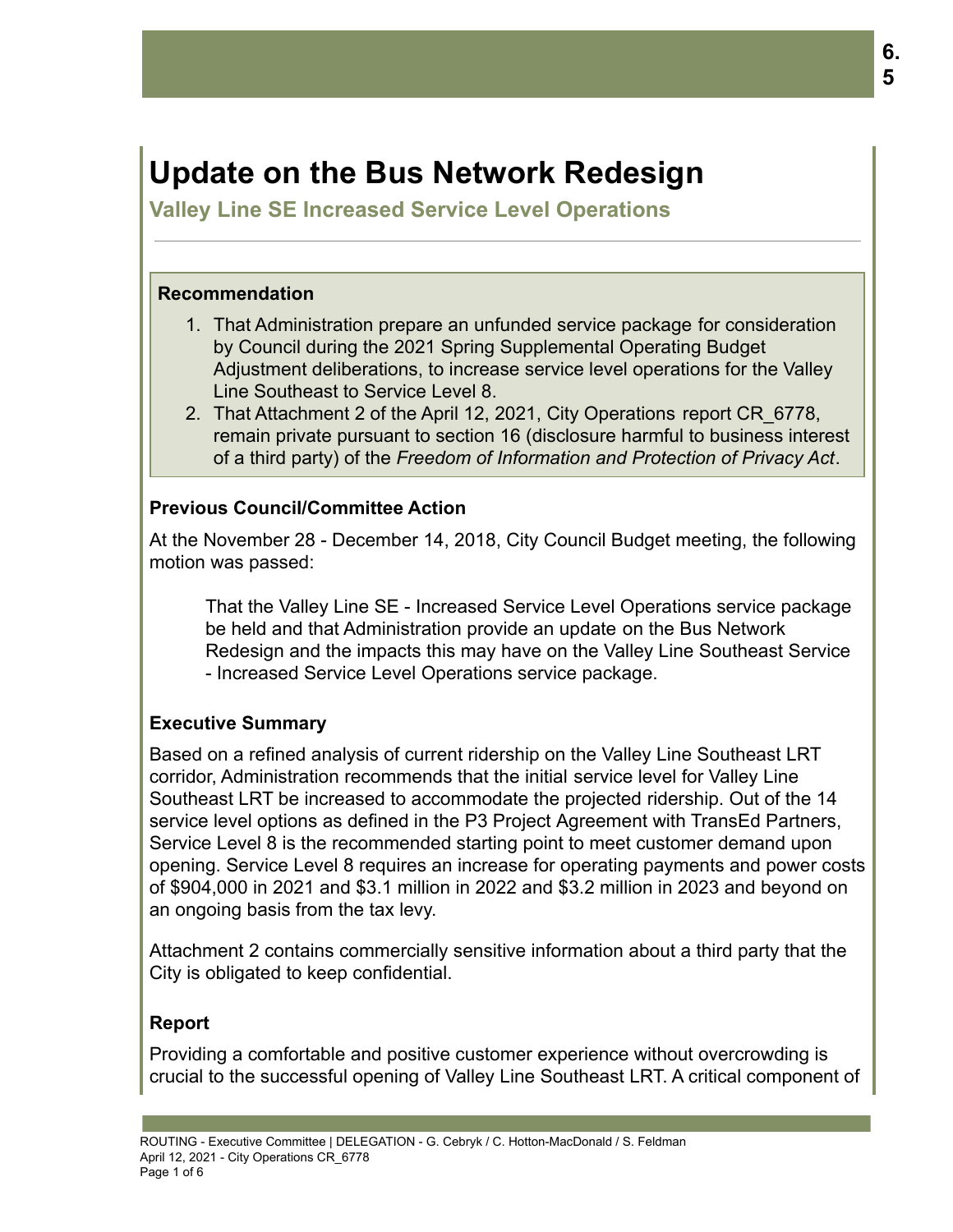#### **Update on the Bus Network Redesign - Valley Line SE Increased Service Level Operations**

this experience is frequent service with sufficient capacity to move the anticipated number of riders when service commences. To achieve these objectives, a service package (Attachment 1) was presented to Council as part of the 2019-2022 budget process that represents an increase in incremental operating payments and power costs. At that time, Council deferred consideration of the service package to allow Administration to provide an update on the Bus Network Redesign and impacts on this service package.

During the development of the funding model and Project Agreement for the Valley Line Southeast LRT in 2014-2016, ridership projections were developed to inform the required passenger demand and capacity of the Valley Line Southeast. The funding model assumed service would commence at Service Level 1 and service levels would increase one-step every two to three years.

#### **Service Levels on the Southeast Valley Line**

As per the Project Agreement for the Valley Line Southeast (Mill Woods to Downtown), the City sets the service level annually through the Annual Operations Plan. This Plan is submitted by TransEd Partners and approved by Administration. The Project Agreement outlines an increasing scale of 14 different service levels that can be operated on the Valley Line Southeast, utilizing variations in the number of one-car and two-car trains, with Service Level 1 using all one-car trains and Service Level 14 using all two-car trains. Frequencies on the Valley Line Southeast will be generally consistent with those on the Capital Line, with five minute frequency anticipated during peak periods, 10 minute frequency off-peak, and 15 minute frequency during evenings and Sundays. The 14 service levels and associated operating parameters are outlined in Attachment 2.

Through the Project Agreement, the City can establish different service levels throughout the year. Close monitoring of ridership trends will inform service level adjustments in the Valley Line Southeast Annual Operations Plan. The City can also direct service level changes that are not stipulated in the Annual Operations Plan up to three times per year by providing 30 days notice to TransEd Partners. During the first two years of operation, greater flexibility is provided to increase or decrease to any of the 14 service level options.

Once travel patterns are established, a more consistent pattern of seasonal service adjustments can be set. For example, similar to other ETS services, the Annual Operations Plan may establish a higher service level for September through April, slightly decrease the service level in May through June when full time post-secondary classes end and further decrease the service level over the summer months.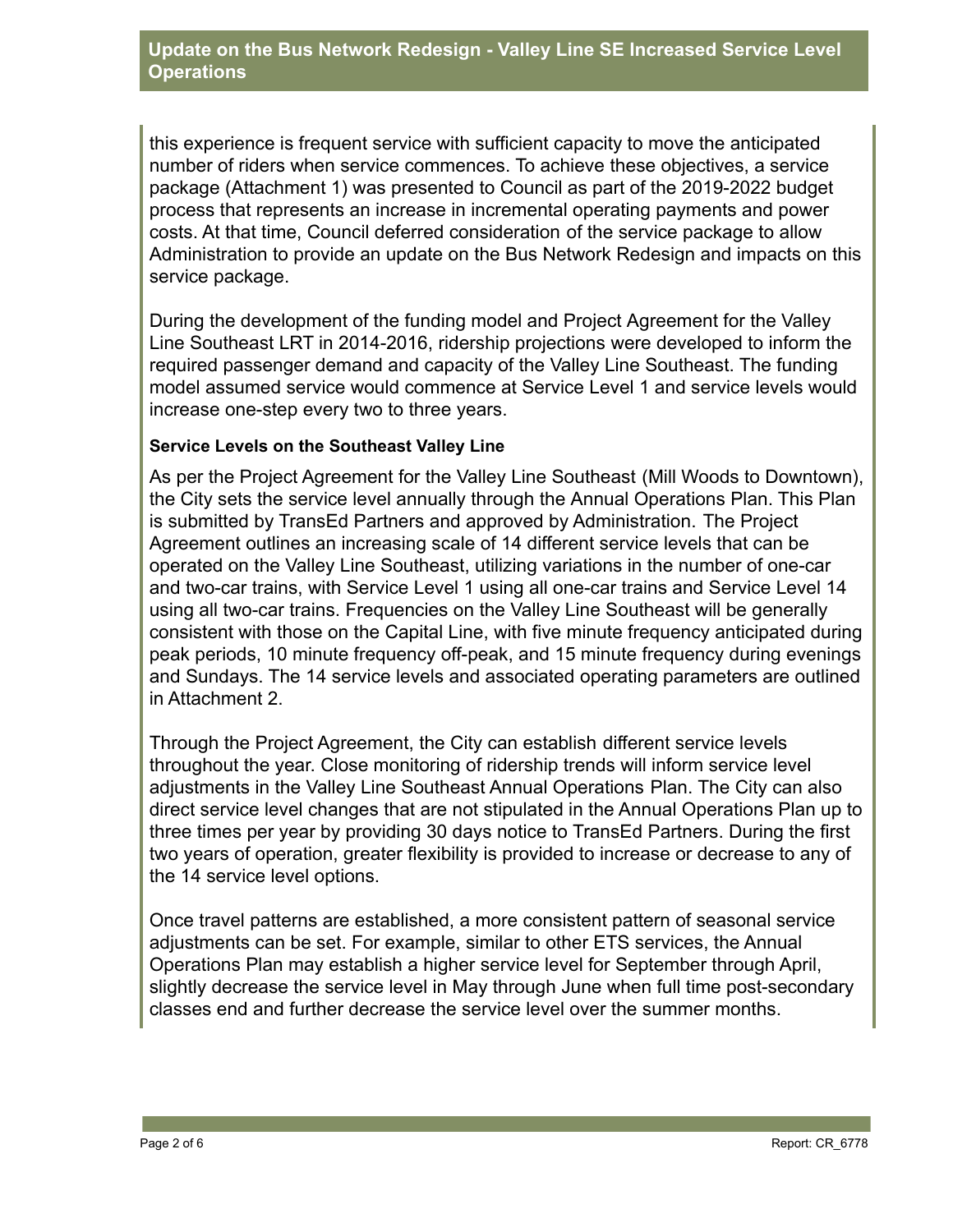#### **Recommended Service Level**

As discussed in Attachment 2, in 2018, analysis was completed in order to refine understanding of the appropriate service levels for when LRT service commences. This analysis considered current ridership along the Valley Line Southeast corridor, as well as modelled projections using the Regional Travel Model. In light of the COVID-19 pandemic, Administration has reevaluated the appropriate service level taking into consideration decreases in ridership and continued desire to support physical distancing. Based on this updated analysis, Administration recommends Service Level 8 as an appropriate starting point when service commences.

Implementing Service Level 8 will mean that seven of the 13 trains operating will be two-car trains, with 5 minute frequencies in the AM and PM peaks. Administration believes this service level best aligns with the anticipated demand on opening day. Operating at this service level will minimize potential for overcrowded cars and passengers being passed up during the weekday morning and afternoon peak service hours. There could, however, be some spare capacity in the off-peak periods. Should Service Level 8 provide more capacity than required, Administration would have TransEd Partners implement a lower Service Level as per the provisions of the Project Agreement.

In summary, Service Level 8 would:

- Satisfy AM peak hour period passenger demand;
- Provide flexibility to cover some variation in travel patterns;
- Offer a better initial experience for passengers and a more comfortable ride;
- Support ridership recovery post-pandemic, and improve potential for ridership growth.

#### **Impacts of bus network redesign**

Public transit is a critical part of building a great city and a key tool for achieving Council's strategic goals outlined in *ConnectEdmonton* and The City Plan. The redesign of Edmonton's bus network integrated the Valley Line as part of the full service design in southeast Edmonton. This means that bus routes that served a similar demand along this corridor were removed, and feeder service into the new LRT stations was increased.

As noted in the Fall 2020 Supplemental Operating Budget Adjustment, at the November 16/18/20, 2020, City Council meeting, due to the differences in timing of opening the Valley Line Southeast and implementing the new bus network, two precursor express bus routes are planned to operate from August 30, 2020 until the opening of the Valley Line Southeast. Upon Valley Line Southeast service commencement, these two routes will be replaced by the LRT service. As a result, an appropriate service level is required for service commencement on the Valley Line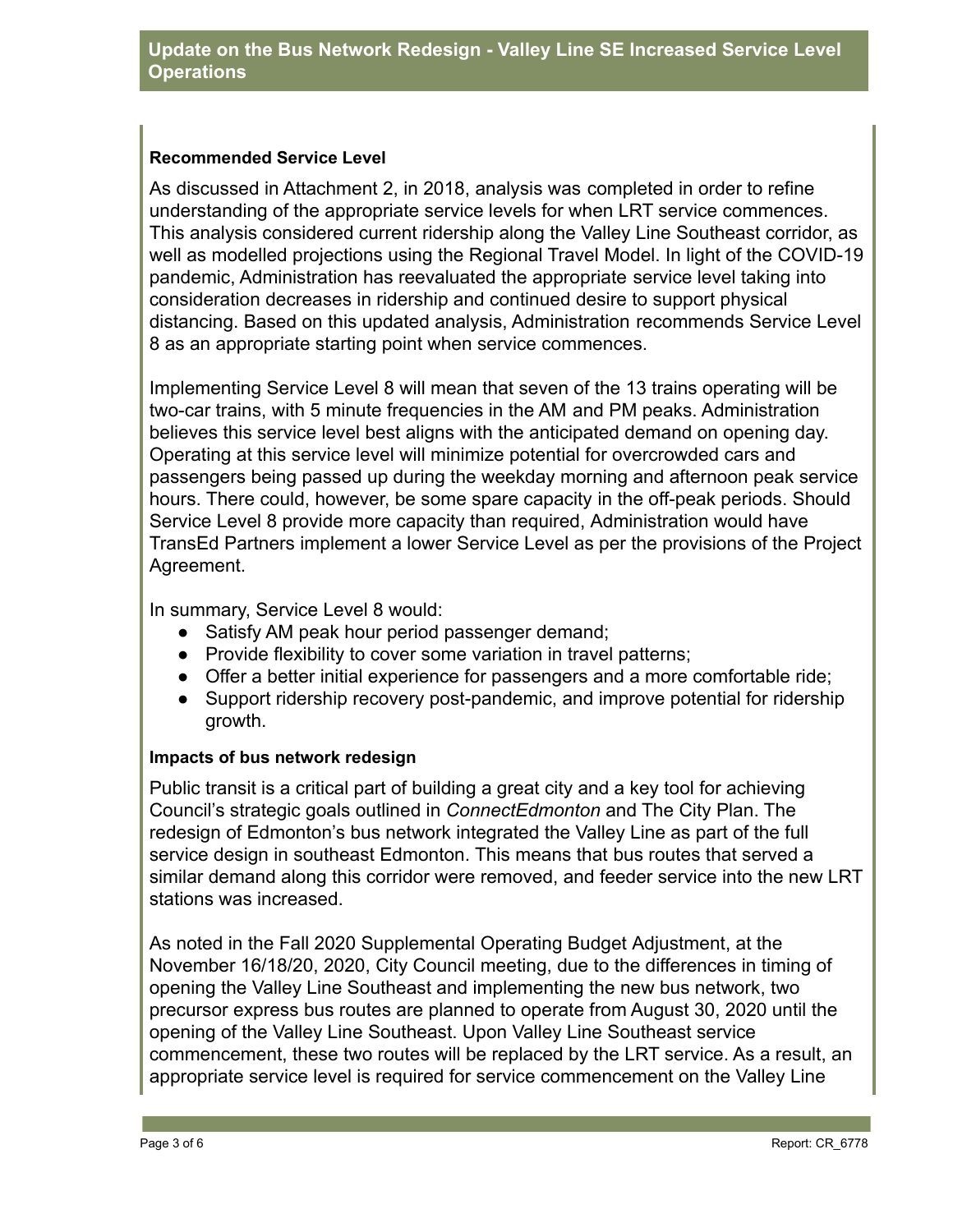Southeast to ensure sufficient capacity and a comfortable, attractive experience for riders.

# **Budget/Financial**

A dedicated tax increase for Valley Line LRT was approved by Council each year since 2016. The funds generated from this dedicated tax increase go to the LRT reserve and are used to pay for the anticipated costs of operating the line and the debt servicing associated with the construction of the line. The tax increases and reserve requirements were based on the Valley Line LRT Funding Plan that assumed that service would commence at Service Level 1 and would increase one-step every 2-3 years, reaching Service Level 8 in year 22 of operation. These service level assumptions were based on the best ridership projections available at the time; more recent projections show a greater shift to transit than previously projected. Based on these initial assumptions in the Valley Line LRT Funding Plan, the reserve is fully committed.

Updated ridership projections suggest Service Level 8 as the required starting point. The funding required for the incremental increase in operating payments and power costs is \$3.1 million annually on an ongoing basis. \$904,000 is required in 2021, with the full \$3.1 million required in 2022 and \$3.2 million required in 2023 and beyond.

If the recommendation is approved, Administration will submit an unfunded service package to increase service level operations for the Valley Line Southeast to Service Level 8 for Council's consideration during the Spring 2021 Supplemental Operating Budget Adjustment on April 19, 2021.

# **Public Engagement**

The recommendations of this report are based on an evidence-based assessment of the projected ridership and required capacity on Valley Line Southeast, as well as customer service feedback from Edmonton Transit patrons.

| Corporate Outcome(s): Edmontonians use public transit and active modes of transportation |                           |                   |                  |  |  |  |  |
|------------------------------------------------------------------------------------------|---------------------------|-------------------|------------------|--|--|--|--|
| Outcome(s)                                                                               | Measure(s)                | Result(s)         | Target(s)        |  |  |  |  |
| Mode shift to transit                                                                    | Transit ridership (total) | 87,121,534 (2018) | TBD              |  |  |  |  |
|                                                                                          | Ridership per capita      | 89.6 in 2018      | 105 (as of 2019) |  |  |  |  |

#### **Corporate Outcomes and Performance Management**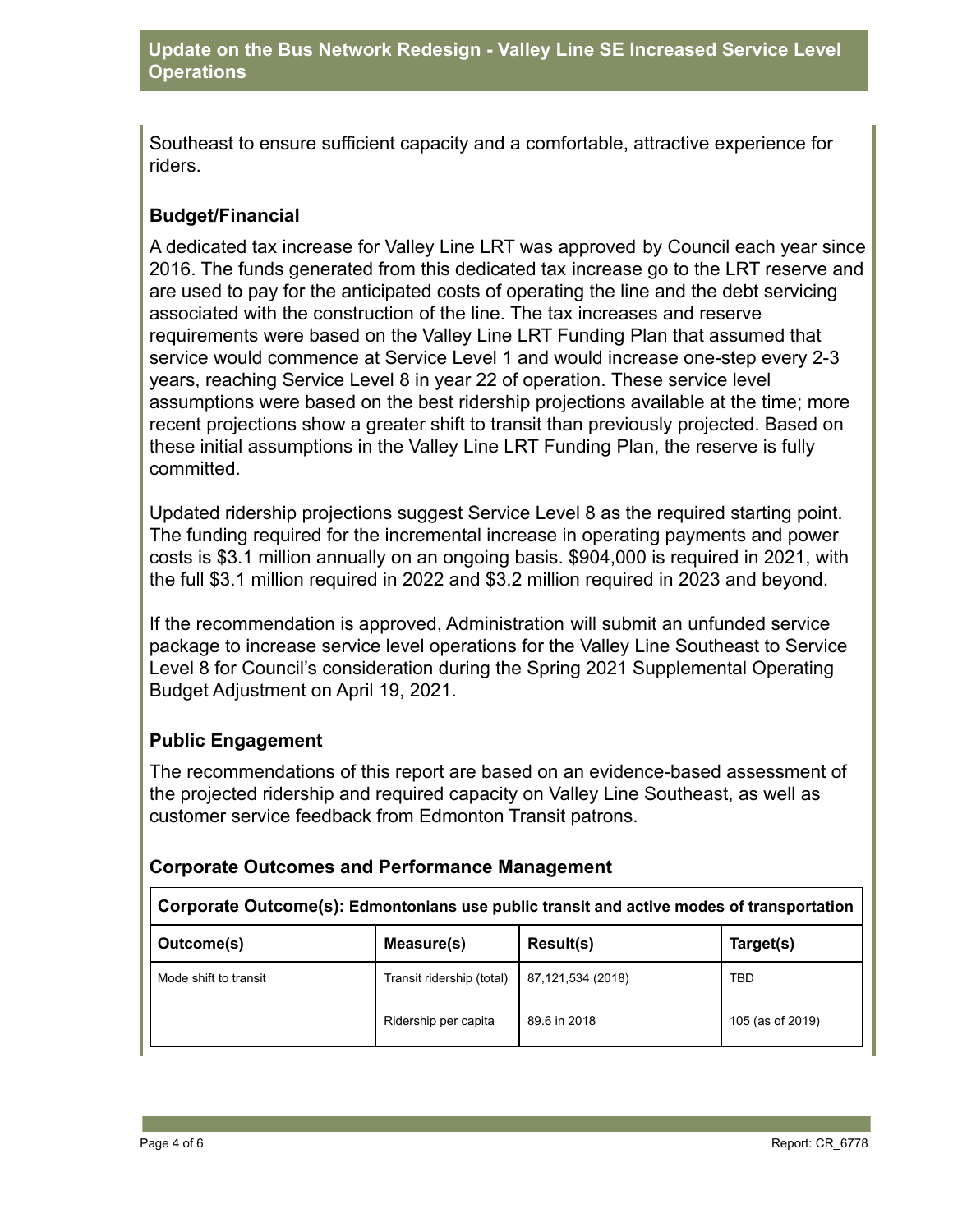#### **Risk Assessment**

| <b>Risks if approved</b>     |                                                                                                    |              |                   |                                                    |                                                                                            |                                                                                                                                 |  |  |
|------------------------------|----------------------------------------------------------------------------------------------------|--------------|-------------------|----------------------------------------------------|--------------------------------------------------------------------------------------------|---------------------------------------------------------------------------------------------------------------------------------|--|--|
| <b>Risk</b><br>Element       | <b>Risk</b><br><b>Description</b>                                                                  | Likelihood   | Impact            | <b>Risk Score</b><br>(with current<br>mitigations) | <b>Current</b><br><b>Mitigations</b>                                                       | <b>Potential Future</b><br><b>Mitigations</b>                                                                                   |  |  |
| Financial                    | Insufficient<br>ridership to<br>support<br>proposed<br>service level                               | 3 - possible | $2 -$<br>moderate | $6 - low$                                          | Analyse current<br>and projected<br>ridership to<br>select<br>appropriate<br>service level | Adjust service<br>levels during first<br>year of operation to<br>reflect demand                                                 |  |  |
| <b>Risks if not approved</b> |                                                                                                    |              |                   |                                                    |                                                                                            |                                                                                                                                 |  |  |
| Customers /<br>Citizens      | Insufficient<br>service levels<br>lead to<br>customer<br>dissatisfaction<br>due to<br>overcrowding | 4 - likely   | 4 - severe        | $16 - high$                                        | Seek alignment<br>of budget with<br>projected<br>ridership needs                           | Review service<br>performance and<br>adjust service<br>levels accordingly<br>within the confines<br>of the Project<br>Agreement |  |  |
| Public<br>perception         | Constrained<br>capacity leads<br>to negative<br>public<br>perception of<br>the LRT<br>expansion    | 3 - possible | 3 - major         | 9 - medium                                         |                                                                                            | Develop<br>communications<br>plan to address<br>citizen concerns                                                                |  |  |
| Commercial                   | Decline in fare<br>revenue due to<br>impacts on<br>customers and<br>public<br>perception           | 3 - possible | 3 - major         | 9 - medium                                         |                                                                                            |                                                                                                                                 |  |  |

#### **Attachments**

- 1. Proposed Service Package Valley Line SE Increased Service Operations
- 2. Valley Line Southeast Service Level and Modelling PRIVATE

#### **Others Reviewing this Report**

- M. Persson, Chief Financial Officer and Deputy City Manager, Financial and Corporate Services
- C. Owen, Deputy City Manager, Communications and Engagement
- A. Laughlin, Deputy City Manager, Integrated Infrastructure Services
- S. McCabe, Deputy City Manager, Urban Form and Corporate Strategic Development